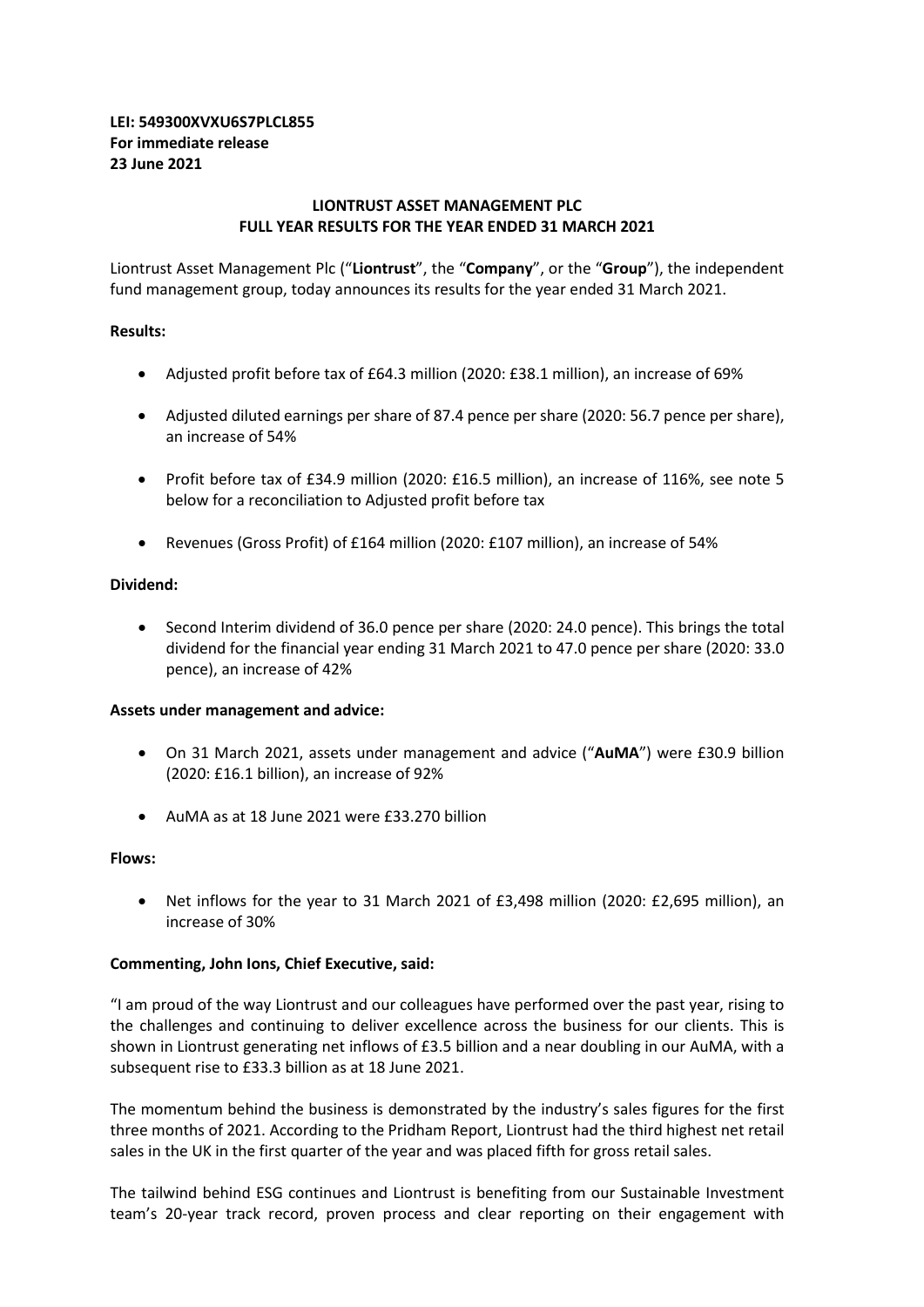companies and the impact of their investments. To meet the rising interest in sustainability and demand for sustainable investment, we have announced the intention the launch an investment trust, Liontrust ESG Trust PLC ("**ESGT**").

This is a significant launch for Liontrust in expanding our offering into investment trusts and will enable a wider range of investors to access the Sustainable Investment team.

As planned, the IPO for ESGT will be on 5 July and will enable Peter Michaelis' team to be unconstrained by market cap, include small cap stocks not held by their open-ended funds and invest in the highest sustainability companies.

In continental Europe, Liontrust has partnered with ABN AMRO Investment Solutions to launch a global impact fund which is being distributed in Italy, Luxembourg and Spain. Along with Sustainable Investment, we see great potential for our Global Fixed Income, Cashflow Solution and Economic Advantage strategies in Europe.

The excellence and breadth of our fund management capability is demonstrated by the fact that Liontrust has been shortlisted for Global Group of the Year and 12 funds managed by four of the investment teams – Economic Advantage, Sustainable Investment, Global Equity and Multi-Asset – have been nominated for Incisive Media's Fund Manager of the Year Awards 2021 that take place on 8 July.

The importance and benefit of high-quality active fund management with strong long-term performance has been reiterated by the pandemic. Our investment teams can allocate the capital that companies and the economy need to deliver a positive outcome and engage to ensure best business practices. Active managers also have a role in ensuring that all shareholders can realise the full potential value of a listed company.

The excellence of our active investment management, service and communications gives me great confidence that Liontrust will continue to grow as we emerge from the pandemic."

#### **For further information please contact:**

#### **Liontrust Asset Management Plc (Tel: 020 7412 1700, Website: liontrust.co.uk)**

John Ions: Chief Executive Vinay Abrol: Chief Financial Officer & Chief Operating Officer Simon Hildrey: Chief Marketing Officer David Boyle: Head of Corporate Development

#### **N+1 Singer Advisory LLP (Tel: 020 7496 3000)**

Corporate Broking: Tom Salvesen Corporate Finance: Justin McKeegan

#### **Panmure Gordon (Tel: 020 7886 2500)**

Corporate Broking: Charles Leigh-Pemberton Corporate Advisory: Antoine Dupont-Madinier

#### **Chairman's Statement**

#### **Introduction**

I am delighted at the accomplishments of your Company over the past year, with Liontrust reacting impressively to the onset of Covid-19 and the series of lockdowns. We have seen many positive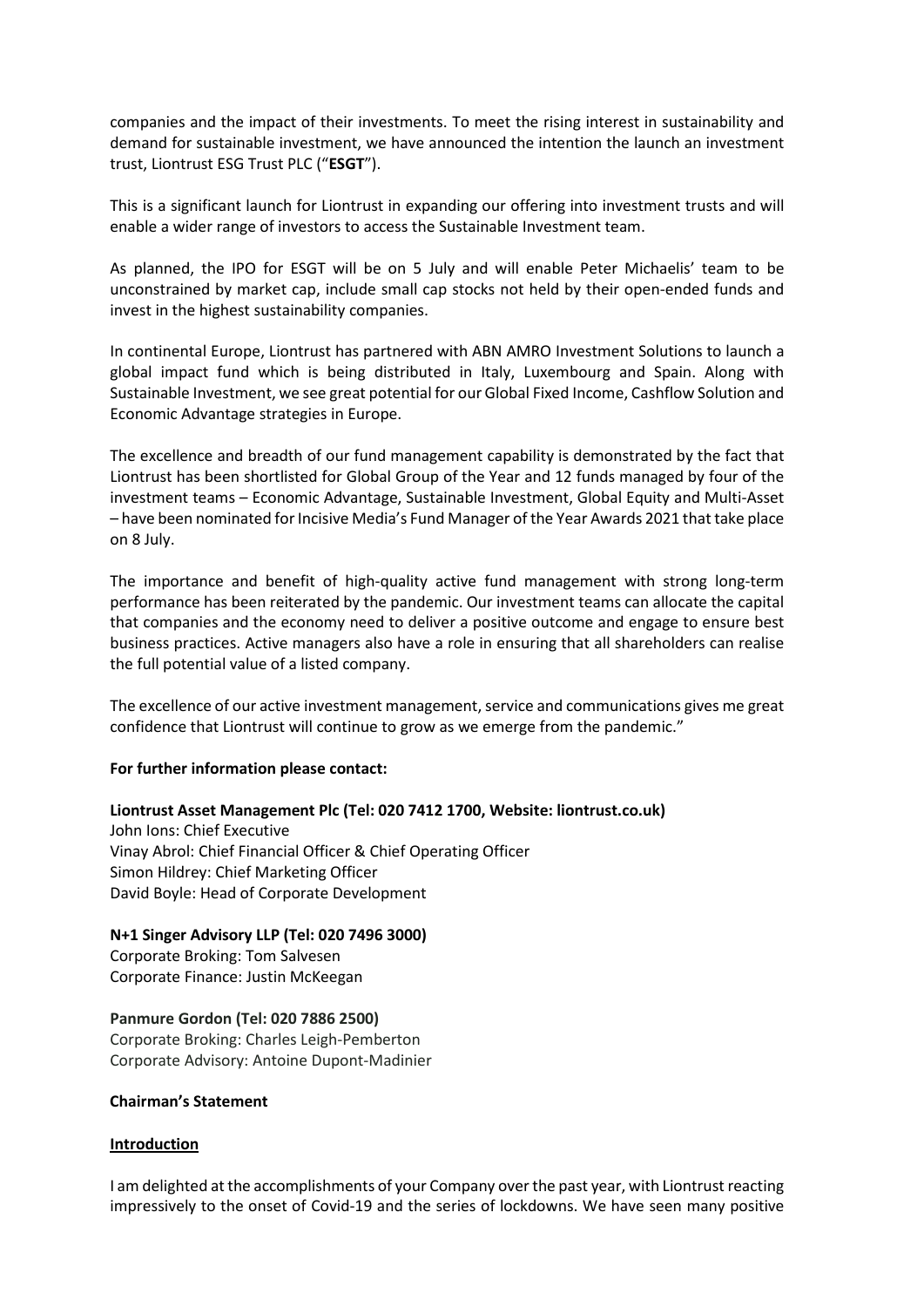characteristics of the business during this period and as a result the Company has been able to make significant progress and maintain its growth. I want to extend the Board's recognition and thanks for the commitment and professionalism of John Ions, Vinay Abrol and colleagues at Liontrust.

The most important consideration of all has been the safety and wellbeing of the Liontrust team and our clients and stakeholders throughout the year. Employees have been actively engaged through regular company updates and were encouraged to take time off work through a holiday allowance bonus scheme. Those with additional demands, such as dealing with the challenges of home-schooling, were given due consideration and flexibility.

The Company has a responsibility to society as well, which is why Liontrust extended its support to community engagement partners in 2020.

Liontrust has enjoyed a strong increase in revenues and adjusted profit before tax, which have been driven by strong net inflows, significant growth in AuMA and better than expected performance fee revenues .

This has contributed to a rise in the dividend payment by 42%, with the details outlined below. This increase continues the trend we have seen over the past few years; from 2017 to 2021, the dividend has grown by an average of 33% per annum.

Among the key accomplishments of the Company has been the acquisition of the Architas UK Investment Business, which Liontrust started and completed during lockdowns. This demonstrates the effectiveness of the management of the business and its ability to adapt successfully to take advantage of opportunities whatever the circumstances. The acquisition contributes to one of the key strategies of the Company which is to expand Liontrust's distribution and products.

Liontrust's success is benefiting employees, shareholders and other stakeholders, which is important to the Board and helping to achieve our strategic objectives for the business, one of which is to retain talented employees. Liontrust is investing in training and development as we encourage our employees to fulfil their talent and potential.

The Board has a key commitment to diversity across Liontrust. As part of this, Liontrust has established a Diversity and Inclusion Committee chaired by Vinay Abrol that is looking at preventing and eliminating discrimination; raising awareness of the importance and benefits of diversity; ensuring policies and procedures promote diversity; increasing awareness through training, mentoring and coaching; and attracting people from diverse backgrounds.

Liontrust has also made progress elsewhere in the sustainability of the business, especially in being a responsible investor. The fund management teams have been incorporating ESG considerations into their distinct processes to complement and enhance their approach to investment including stewardship and the management of sustainability risk.

I would like to thank Mike Bishop for his significant contribution to Liontrust and welcome Quintin Price to the Board of the Company as a Non-Executive Director.

Mike will be retiring from the Company after the 2021 Annual General Meeting in September. The Board and your Company are very grateful to Mike for his work, wisdom and support over many years which has contributed to Liontrust enjoying such success. He has been a massive help to me personally as a Non-executive Director and now Chairman. Mike will be much missed by the Board and we wish him all the very best for the future.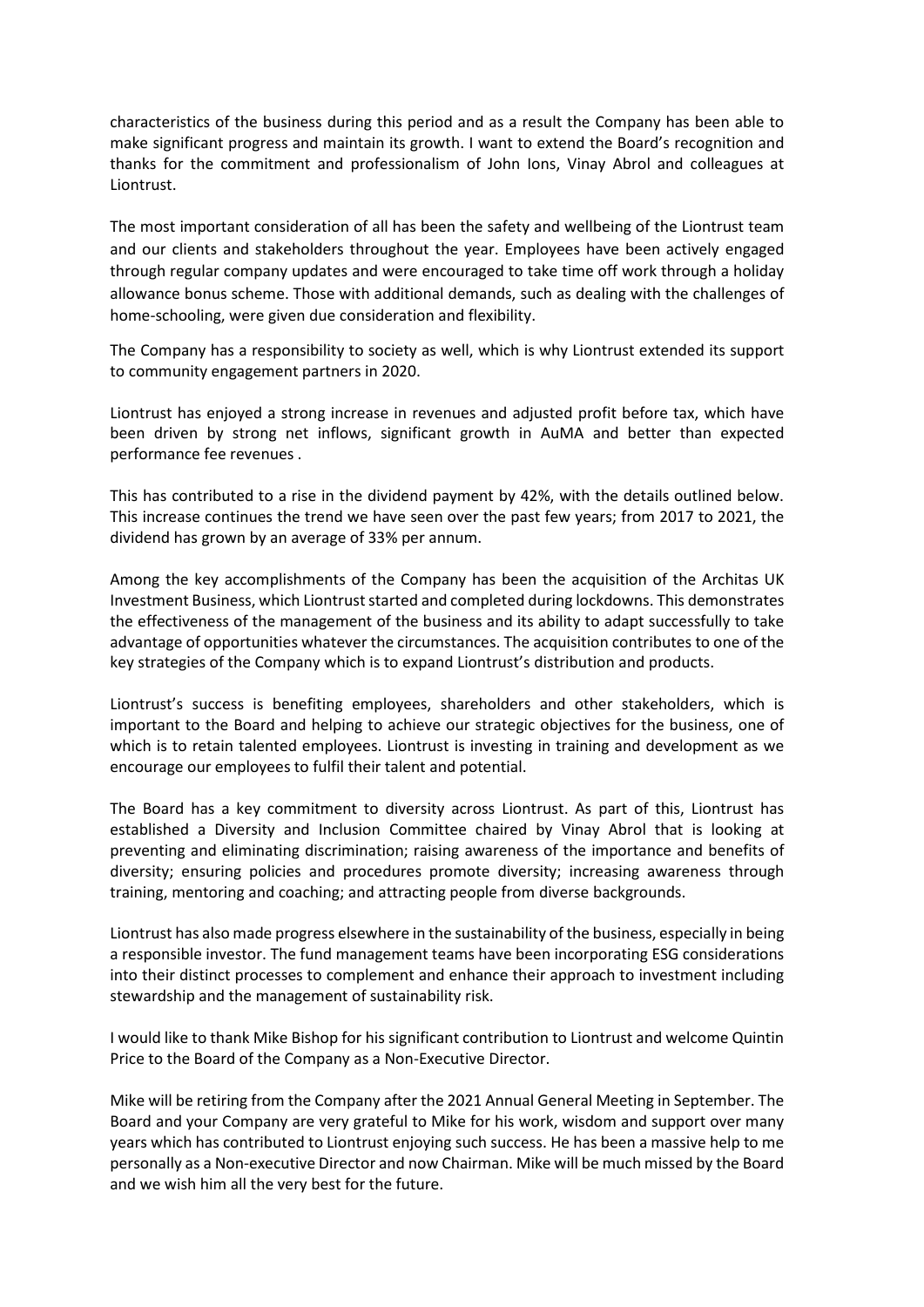Quintin joins on 1 July, becoming a member of the Audit & Risk, Remuneration and Nomination Committees. Quintin has a wealth of experience, knowledge and insights from a 30-year career working at a senior level for several investment companies including BlackRock. He will be an invaluable addition as Liontrust continues to expand our investment capability and proposition.

Alastair Barbour **Chairman 22 June 2021**

## **Results**

Profit before tax is £34.929 million (2020: £16.508 million), an increase of 116%. The Profit before tax for the financial year ended 31 March 2021 includes £15.025 million of acquisition and reorganisation related costs incurred as a result of the acquisition of Architas Multi-Manager Limited and Architas Advisory Services Limited (together, the "**Architas UK Investment Business**") which completed on 30 October 2020 and the re-organisation costs incurred as a result of the acquisition of Neptune Investment Management Limited ("**Neptune**"), see note 5 below for further information.

Adjusted profit before tax was £64.308 million (2020: £38.054 million). Adjusted profit before tax is disclosed in order to give shareholders an indication of the profitability of the Group excluding non-cash (depreciation, intangible asset amortisation and share incentivisation related) expenses and non-recurring (professional fees relating to acquisition, cost reduction, restructuring and severance compensation related) expenses ("**Adjustments**"), see note 5 below for a reconciliation of adjusted profit before tax.

## **Dividend**

The success in fund performance and distribution has resulted in a 30% increase in net inflows, and along with the acquisition of the Architas UK Investment Business a 92% increase in assets under management and a 44% increase in revenues excluding performance fees when compared to last year. This has enabled the Board to declare a second interim dividend of 36.0 pence per share (2020: 24.0 pence). The total dividend for the financial year ending 31 March 2021 is 47.0 pence per share (2020: 33.0 pence per share), an increase of 42% compared with last year.

The second interim dividend will be payable on 6 August 2021 to shareholders who are on the register as at 2 July 2021, the shares going ex-dividend on 1 July 2021. Last day for Dividend Reinvestment Plan elections is 16 July 2021

#### Shareholder services

Link Group (a trading name of Link Market Services Limited and Link Market Services Trustees Limited) may be able to provide you with a range of services relating to your shareholding. To learn more about the services available to you please visit the shareholder portal at www.signalshares.com or call 0371 664 0300. Calls outside the UK will be charged at the applicable international rate. Lines are open Monday to Friday, 9.00 am to 5.30 pm, UK time, excluding public holidays in England and Wales.

## **Chief Executive's Statement**

**Introduction**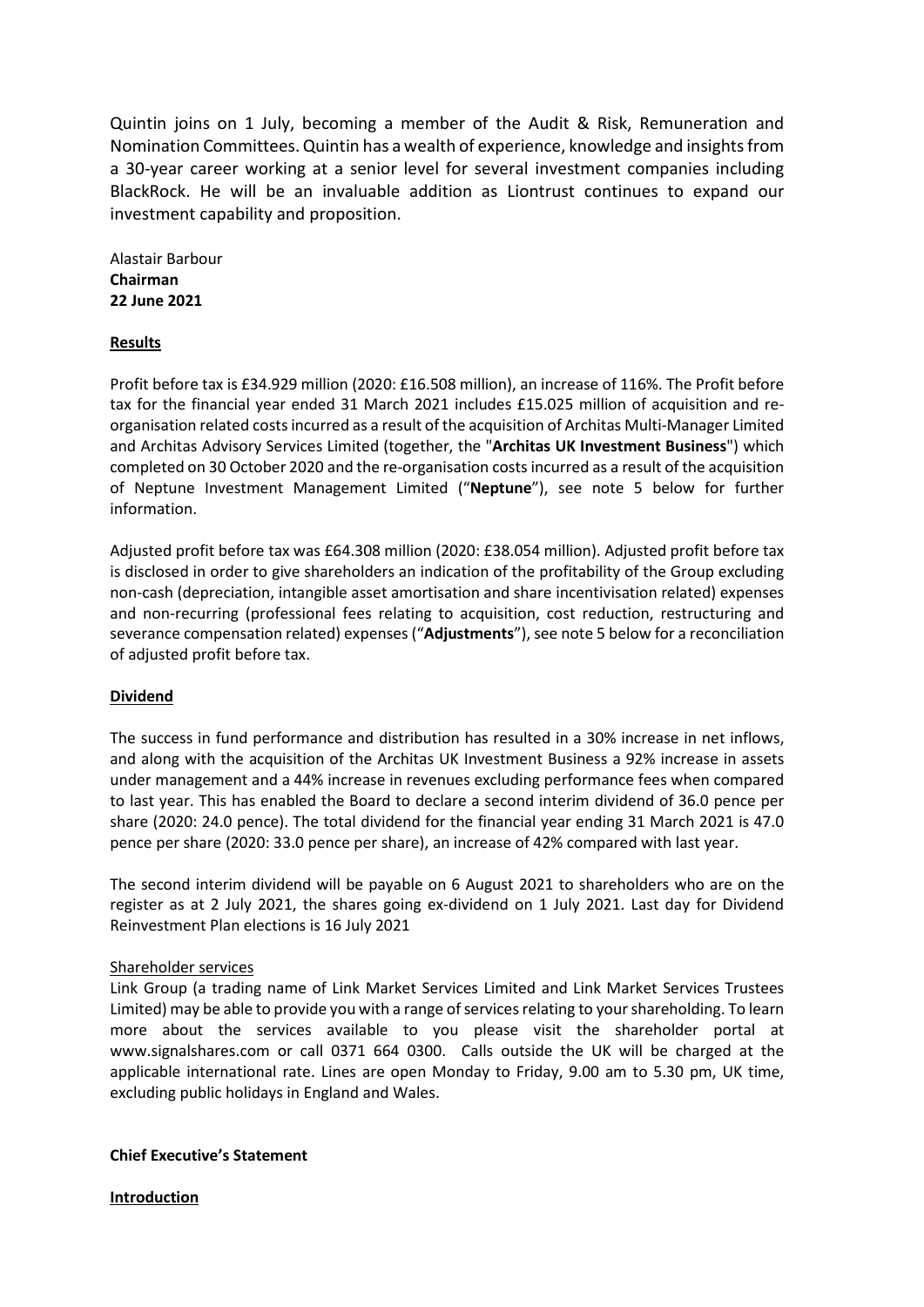The last year has shown the robustness and resilience of Liontrust. We have continued executing our strategy and accelerated the pace of growth of the business despite the pandemic and all the pressure and stress this has brought for everyone.

We increased significantly our net flows over the year to £3.5 billion, which contributed to a rise of 92% in our AuMA along with the acquisition of the Architas UK Investment Business at the end of October 2020 and market movements.

Liontrust has a successful track record of acquisitions and the Architas UK Investment Business was quickly integrated, ensuring as seamless a transition as possible for clients. We have created a significant multi-asset, multi-manager proposition and enhanced our distribution potential and quality of service to financial advisers.

The achievements of the past year are even more impressive when compared to the asset management industry generally. According to the Pridham Report, Liontrust had the sixth highest net retail sales in the UK in 2020 and the eighth best gross retail sales. In the final three months of our financial year, the relative performance is even better. In the first quarter of 2021, Liontrust had the third highest net retail sales in the UK and were fifth best for gross retail sales.

This success is testament to the strength and excellence of our business processes, investment teams, distribution, communications, brand, administration and colleagues across Liontrust.

Liontrust's investment teams have continued to deliver strong long-term performance. Over the year to the end of March 2021, 72.4% of Liontrust's UK-domiciled funds were in the first or second quartile of their respective IA sectors, with the percentage rising to 82.8% over five years.\*

The strength of our investment capability is demonstrated by the recognition that the teams and their funds have received over the past year. This includes seventeen Liontrust funds receiving the 5-Crown rating from FE fundinfo, more than any other asset manager, and Anthony Cross and Julian Fosh once again being named Alpha managers in 2020.

The Sustainable Investment team won three awards (including Harriet Parker being named ESG Fund Manager of the Year at the Women in Finance Awards) during the year, the Multi-Asset team won two awards, Economic Advantage one more award and Liontrust was named Small to Mid-Investment Group of the year at the FTAdviser Investment Club Awards.

Twelve funds have been shortlisted for Incisive Media's Fund Manager of the Year Awards 2021 that take place on 8 July and Liontrust has been nominated for Global Group of the Year.

The long-term performance of the investment teams and their robust processes provide reassurance to investors especially at a time of great uncertainty such as the pandemic and reiterates the value that active fund managers can deliver for investors.

Liontrust takes great pride in our role as active and responsible investors. We are guardians of our clients' assets, seeking to help investors to achieve their financial goals. We also have an important role to play in supporting businesses and working with innovative companies to allocate capital towards a positive outcome so they can deliver products and services that benefit the economy and society.

The annual Liontrust Sustainability Report details the initiatives and developments we have made over the past year to ensure we are a responsible investor. They include the production of a responsible investment policy outlining our company-wide approach.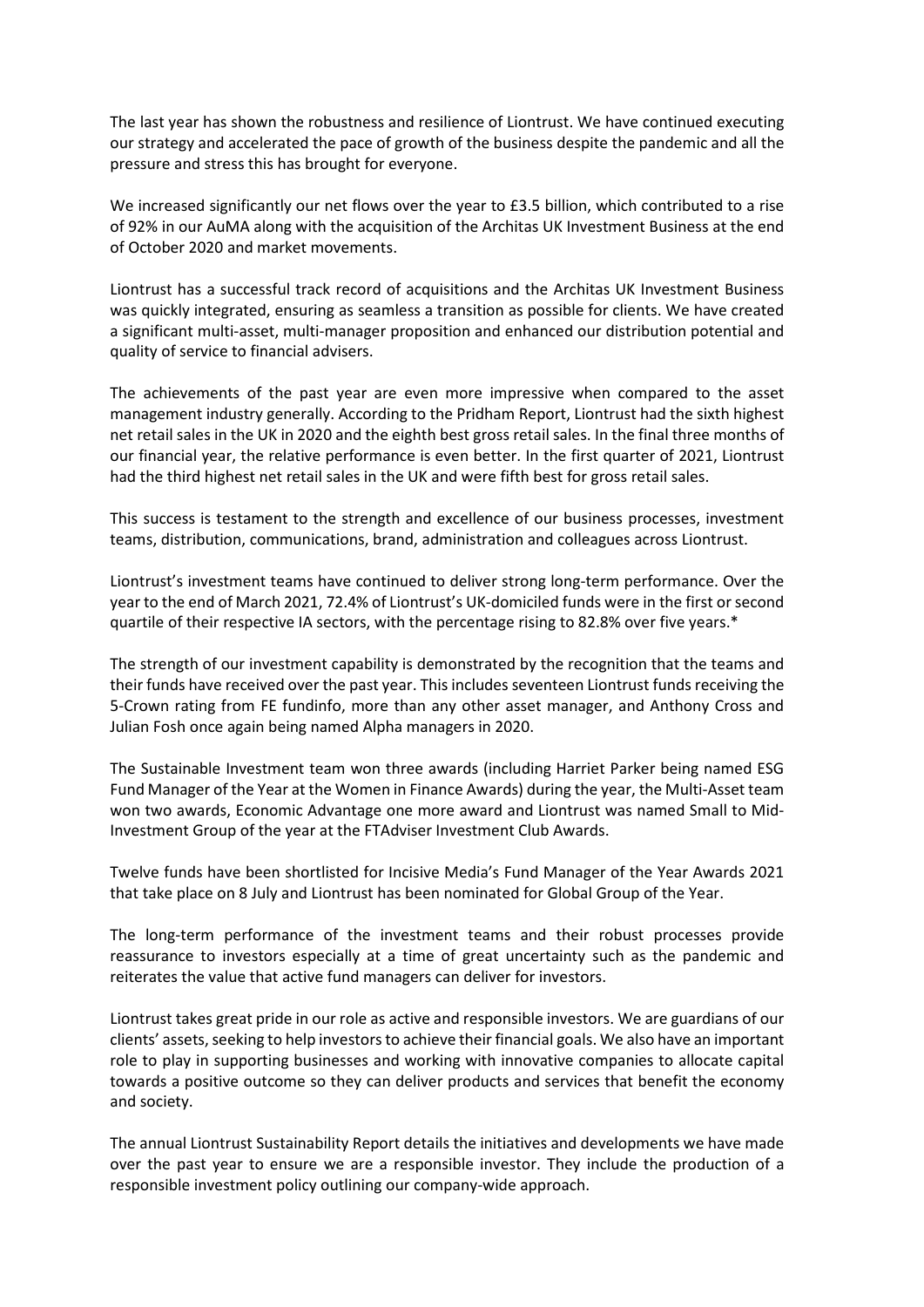Engaging with companies on key ESG issues gives us greater insight and is used as a lever to encourage better business practices and we have brought in additional resource in this area. We do this through incorporating ESG issues into investment analysis and decision-making; encouraging high standards of ESG performance in the investee companies; supporting the stability and resilience of the financial system; and reporting on the implementation of these commitments.

Our Sustainable Investment team have been managing funds this way for more than 20 years and now have more than £10 billion in AuMA. The growth reflects the fact that an increasing proportion of investors want to see evidence of the impact of their investments.

Clear, frequent and relevant communications have been more important than ever over the past year. We worked hard, quickly and imaginatively as we moved to all virtual meetings and events in March 2020. Liontrust hosted 19 fund manager webinars between 19 March and 30 April with total viewers of 1,830. By June, we had hosted 46 webinars with 5,855 viewers. We moved to virtual conferences, including one on sustainable investment from the Land of the Lions at ZSL London Zoo in September 2020 that attracted more than 500 live viewers. These have been followed by virtual conferences for the Global Fixed Income and Economic Advantage teams in 2021.

The strength of these communications is reflected in the fact that in 2020 Liontrust was voted by financial advisers as the best asset manager for explaining and conveying our sustainable/ESG strategy (Source: Square Mile).

This is one part of continuing to grow our brand profile. The power of our brand was demonstrated by the fact Liontrust was ranked as the 8th best asset management brand in the UK by Broadridge's annual survey in March 2021.

On a personal note, I am appreciative of all the support and guidance Mike Bishop has given me. His investment knowledge and experience have been invaluable in the growth of Liontrust over the past few years.

\*Source: Financial Express, as at 31 March 2021, total return, net of fees, income reinvested. This excludes the Liontrust Multi-Asset Funds, most of which do not have sector benchmarks, funds in the IA Specialist sector and the Liontrust Global Income and Liontrust European Opportunities funds which will be merged into the Liontrust Global Dividend and Liontrust European Growth funds respectively on 25 June 2021.

#### **Assets under management and advice**

On 31 March 2021, our AuMA stood at £30,929 million and were broken down by type and process as follows:

| <b>Process</b>           | Total  | <b>UK Retail</b><br><b>Institutional</b> |        | <b>Multi-Asset</b>       | <b>Offshore</b> |
|--------------------------|--------|------------------------------------------|--------|--------------------------|-----------------|
|                          | (fm)   | (fm)                                     | (fm)   | (fm)                     | (fm)            |
| Sustainable Investment   | 10,238 | 130                                      | 9,388  |                          | 720             |
| Economic Advantage       | 8,759  | 358                                      | 8,098  |                          | 303             |
| Multi-Asset              | 7,139  | ۰                                        |        | 7,139                    |                 |
| <b>Global Equity</b>     | 2.644  | 195                                      | 2.449  | $\overline{\phantom{0}}$ |                 |
| <b>Cashflow Solution</b> | 1,209  | 805                                      | 347    | $\overline{\phantom{0}}$ | 57              |
| Global Fixed Income      | 940    | ۰                                        | 345    | $\overline{\phantom{0}}$ | 595             |
| <b>Total</b>             | 30,929 | 1.488                                    | 20,627 | 7.139                    | 1,675           |

#### **Flows**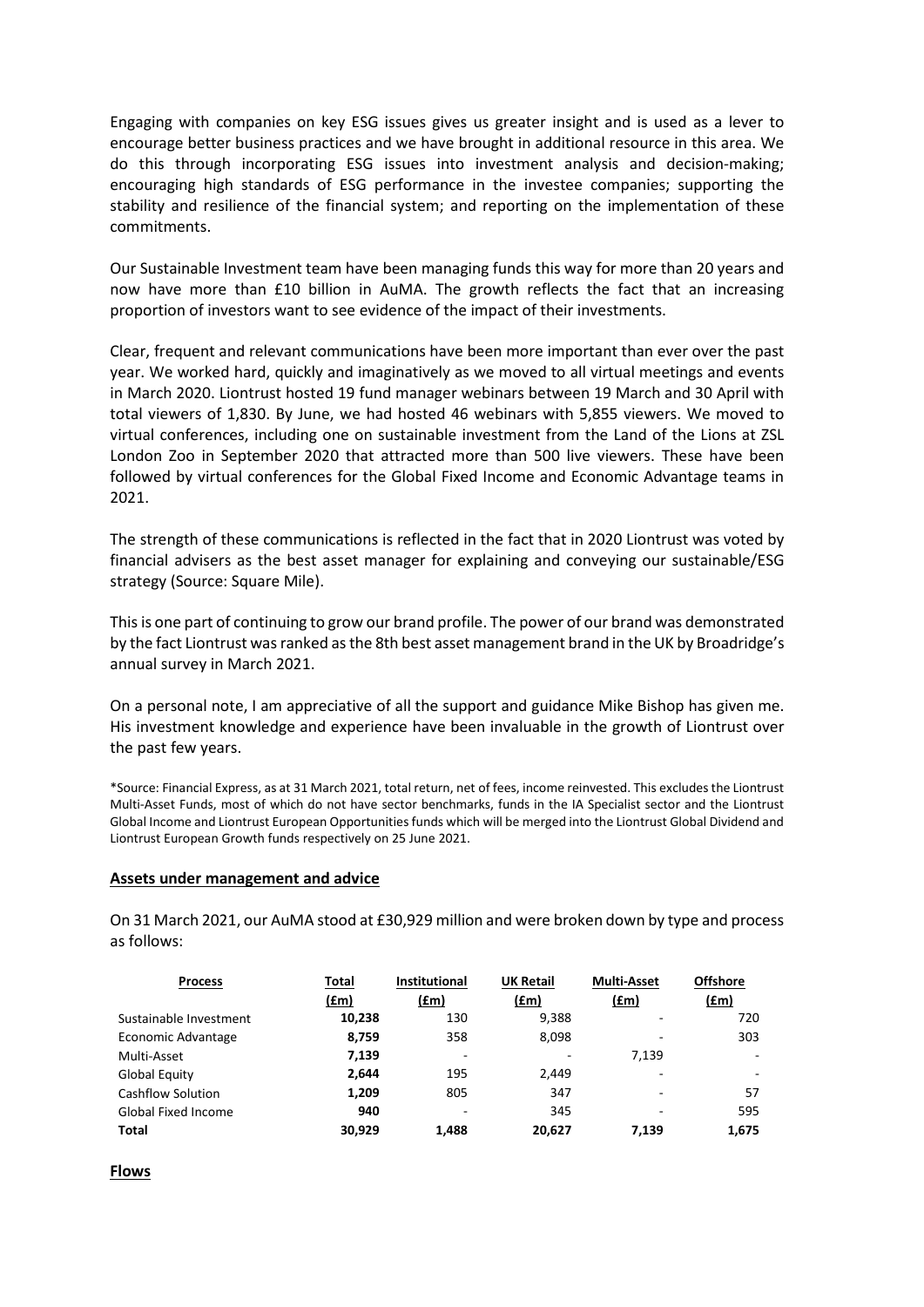The net inflows over the 12 months to 31 March 2021 are £3,498 million (2020: £2,695 million). A reconciliation of fund flows and AuMA over the 12 months to 31 March 2021 is as follows:

|                                                                                     | Total<br><u>(£m)</u> | <b>Institutional</b><br>(f.m)   | <b>UK Retail</b><br>(f.m) | <b>Multi-Asset</b><br>$(\text{fm})$ | <b>Offshore</b><br><u>(£m)</u> |
|-------------------------------------------------------------------------------------|----------------------|---------------------------------|---------------------------|-------------------------------------|--------------------------------|
| Opening AuMA - 1 April 2020                                                         | 16,078               | 988                             | 13.275                    | 840                                 | 975                            |
| Net flows                                                                           | 3.498                | 80                              | 2.944                     | 94                                  | 380                            |
| Market and Investment performance<br>Acquisition/(Disposal) of AuMA <sup>1, 2</sup> | 5,833<br>5,520       | 420<br>$\overline{\phantom{a}}$ | 4,490<br>(82)             | 588<br>5,617                        | 335<br>(15)                    |
| Closing AuMA - 31 March 2021                                                        | 30,929               | 1.488                           | 20.627                    | 7.139                               | 1.675                          |

<sup>1</sup> The sale of the Asia Income investment team was announced on 2 October 2020 reducing AuMA by £97 million and is included in "Acquisition/(Disposal) of AuMA" for the net flows for the 12 months ended 31 March 2021.

<sup>2</sup> The acquisition of the Architas UK Investment Business completed on 30 October 2020 adding £5,617 million to AuMA and is included in "Acquisition/(Disposal) of AuMA" for the net flows for the 12 months ended 31 March 2021.

## **Outlook**

Liontrust has strong momentum and is well positioned to continue growing. We have excellent investment teams, with impressive long-term performance and investment processes. This has received extensive independent recognition over the past year.

We have successfully been diversifying our product range and distribution to ensure we can continue the increase in net flows.

We have maintained our high-quality service and communications over the past year, providing valuable and useful insights to clients and investors, and the Liontrust brand has become stronger year on year. We are investing in digital marketing to enhance further our service and engagement with clients and investors.

John Ions **Chief Executive 22 June 2021**

## **Consolidated Statement of Comprehensive Income Consolidated Statement of Comprehensive Income for the year ended 31 March 2021**

|                     |      | Year      | Year       |
|---------------------|------|-----------|------------|
|                     |      | ended     | ended      |
|                     |      | 31-Mar-21 | 31-Mar-20  |
|                     |      |           | (restated) |
|                     | Note | £'000     | £'000      |
|                     |      |           |            |
|                     |      |           |            |
|                     |      |           |            |
| Revenue*            | 3    | 175,080   | 113,096    |
| Cost of sales*      | 3    | (11, 321) | (6, 464)   |
| <b>Gross profit</b> |      | 163,759   | 106,632    |
|                     |      |           |            |

-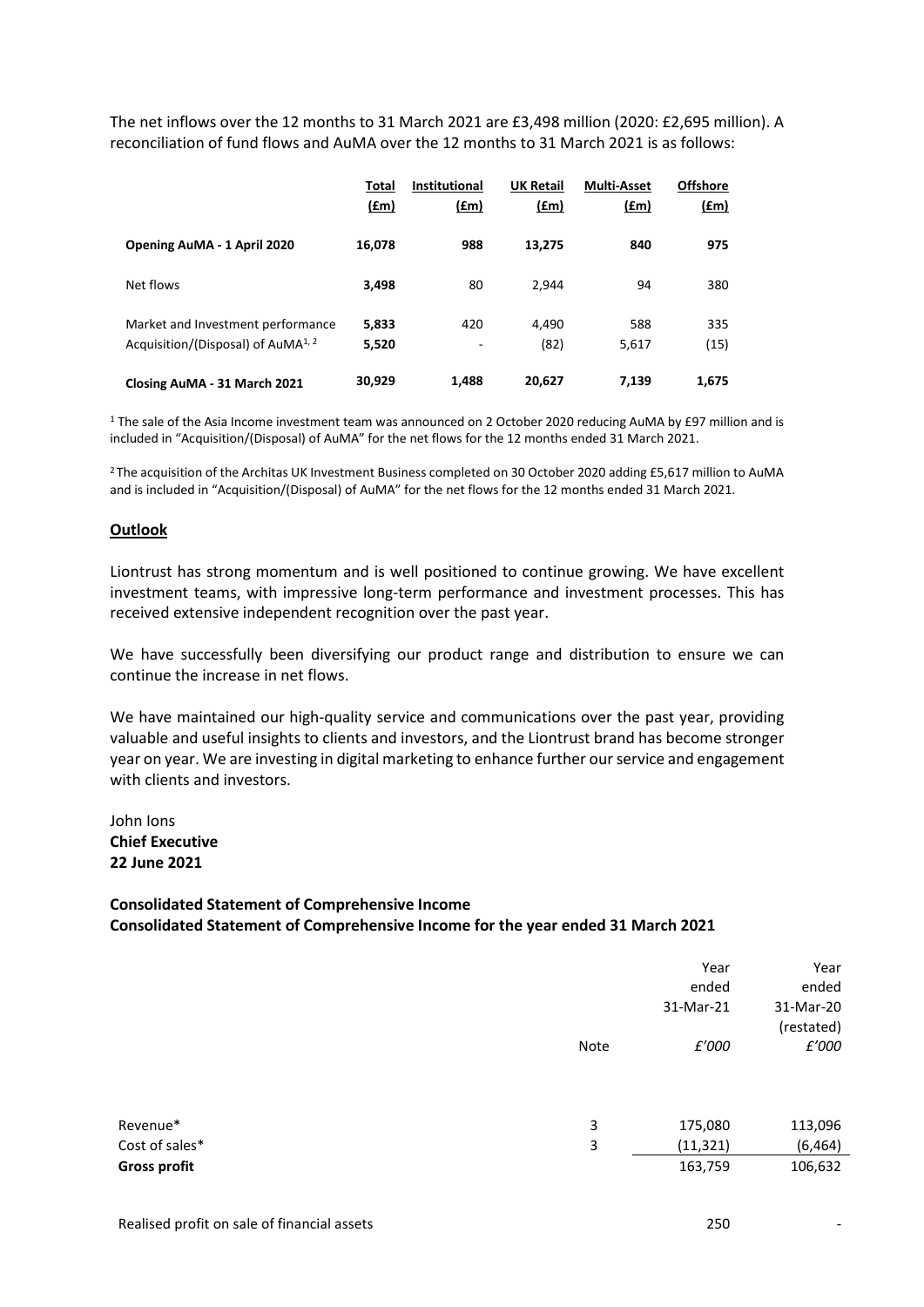| Unrealised gain/(loss) on financial assets |   | 672       | (283)      |
|--------------------------------------------|---|-----------|------------|
| Administration expenses                    | 4 | (129,646) | (89, 711)  |
| <b>Operating profit</b>                    |   | 35,035    | 16,638     |
| Interest receivable                        |   | 7         | 18         |
|                                            |   |           |            |
| Interest payable                           |   | (113)     | (148)      |
| Profit before tax                          |   | 34,929    | 16,508     |
| Taxation**                                 |   | (7, 257)  | (3, 292)   |
| Profit for the year                        |   | 27,672    | 13,216     |
|                                            |   |           |            |
| <b>Total comprehensive income</b>          |   | 27,672    | 13,216     |
|                                            |   |           |            |
|                                            |   | Pence     | Pence      |
| <b>Earnings per share</b>                  |   |           | (restated) |
| Basic earnings per share                   |   | 47.02     | 25.16      |
| Diluted earnings per share                 |   | 46.25     | 24.33      |

*\* The 2020 revenue and cost of sales have been restated to reflect rebates being reclassified as a reduction in revenue rather than a cost of sales (see Note 3). This has no impact on Gross profit OR NET ASSET BALANCES.*

*\*\* The 2020 tax charge has been restated to reflect deferred taxation on share options charge that was not previously recognised (see Note 1)*

## **Consolidated Balance Sheet as at 31 March 2021**

|                                      | As at     | As At      |
|--------------------------------------|-----------|------------|
|                                      | 31-Mar-21 | 31-Mar-20  |
|                                      |           | (restated) |
|                                      | £'000     | £'000      |
| <b>Assets</b>                        |           |            |
| <b>Non current assets</b>            |           |            |
| Intangible assets                    | 84,812    | 37,922     |
| Goodwill                             | 27,577    | 19,626     |
| Property, plant and equipment        | 5,257     | 7,850      |
| <b>Total non current assets</b>      | 117,646   | 65,398     |
| <b>Current assets</b>                |           |            |
| Trade and other receivables          | 289,805   | 175,532    |
| <b>Financial assets</b>              | 2,188     | 2,817      |
| Cash and cash equivalents            | 71,898    | 40,294     |
| <b>Total current assets</b>          | 363,891   | 218,643    |
| <b>Liabilities</b>                   |           |            |
| <b>Non current liabilities</b>       |           |            |
| Deferred tax liability*              | (13, 436) | (4,961)    |
| Lease liability                      | (3, 418)  | (5,769)    |
|                                      |           |            |
| <b>Total non current liabilities</b> | (16, 854) | (10, 730)  |
| <b>Current liabilities</b>           |           |            |
| Trade and other payables             | (298,007) | (182, 538) |
| Corporation tax payable              | (3, 288)  | (734)      |
|                                      |           |            |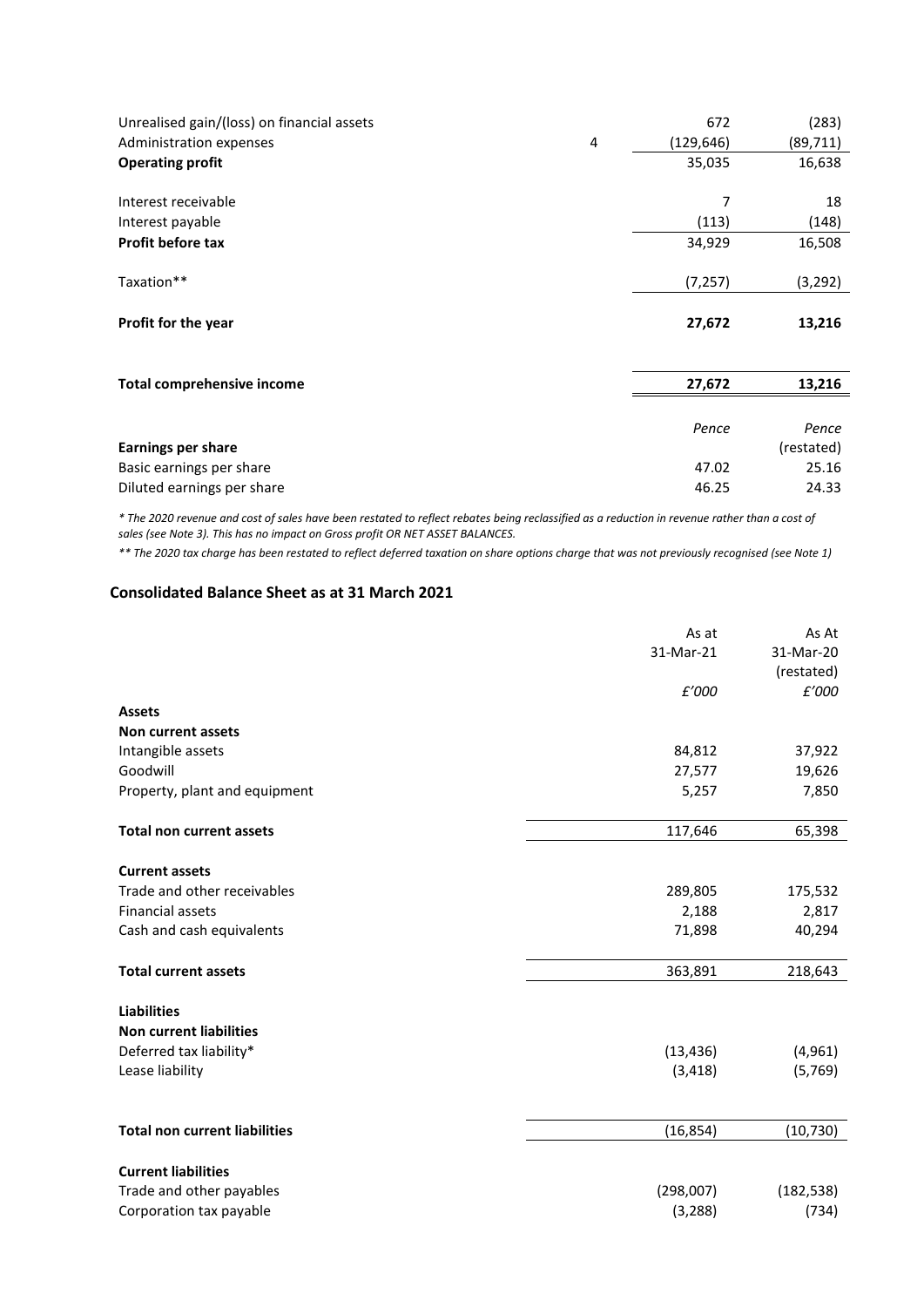| <b>Total current liabilities</b> | (301, 295) | (183, 272) |
|----------------------------------|------------|------------|
|                                  |            |            |
| <b>Net current assets</b>        | 62,596     | 35,371     |
|                                  |            |            |
| <b>Net assets</b>                | 163,388    | 90,039     |
|                                  |            |            |
| <b>Shareholders' equity</b>      |            |            |
| Ordinary shares                  | 610        | 555        |
| Share premium                    | 64,370     | 57,439     |
| Capital redemption reserve       | 19         | 19         |
| Retained earnings*               | 104,207    | 37,888     |
| Own shares held                  | (5,818)    | (5,862)    |
|                                  |            |            |
| <b>Total equity</b>              | 163,388    | 90,039     |

*\* The 2020 deferred taxation and retained earnings have been restated to reflect deferred taxation on the share options charge that was not previously recognised (see Note 1)*

# **Consolidated Cash Flow Statement For the year ended 31 March 2021**

|                                                               | Year      | Year      |
|---------------------------------------------------------------|-----------|-----------|
|                                                               | ended     | ended     |
|                                                               | 31-Mar-21 | 31-Mar-20 |
|                                                               | £'000     | £'000     |
| Cash flows from operating activities                          |           |           |
| Cash received from operations                                 | 141,409   | 96,359    |
| Cash paid in respect of operations*                           | (95, 913) | (77, 774) |
| Net cash generated from changes in unit trust receivables and |           |           |
| payables                                                      | 4,554     | 1,561     |
| Net cash generated from operations*                           | 50,050    | 20,146    |
| Interest received                                             | 7         | 18        |
| Tax paid                                                      | (6, 416)  |           |
| Net cash generated from operating activities                  | 43,641    | 20,164    |
| Cash flows from investing activities                          |           |           |
| Purchase of property and equipment                            | (254)     | (174)     |
| Acquisition of Architas net of cash                           | (54, 124) |           |
| Cash acquired from Neptune acquisition                        |           | 3,661     |
| Purchase of DBVAP Financial Asset                             |           | (1, 362)  |
| Sale DBVAP Financial Asset                                    | 1,334     | 1,333     |
| Purchase of Seeding investments                               | (117)     | (169)     |
| Sale of Seeding investments                                   |           | 50        |
| Net cash (used in/from investing activities                   | (53, 161) | 3,339     |
| Cash flows from financing activities                          |           |           |
| Payment of lease liabilities*                                 | (2, 263)  | (1, 245)  |
| Purchase of own shares                                        | (812)     | (3, 310)  |
| Sale of own shares                                            | 852       | 743       |
| Issue of new shares                                           | 64,421    |           |
| Dividends paid                                                | (21,074)  | (14, 948) |
| Net cash from/ (used in) financing activities*                | 41,124    | (18, 760) |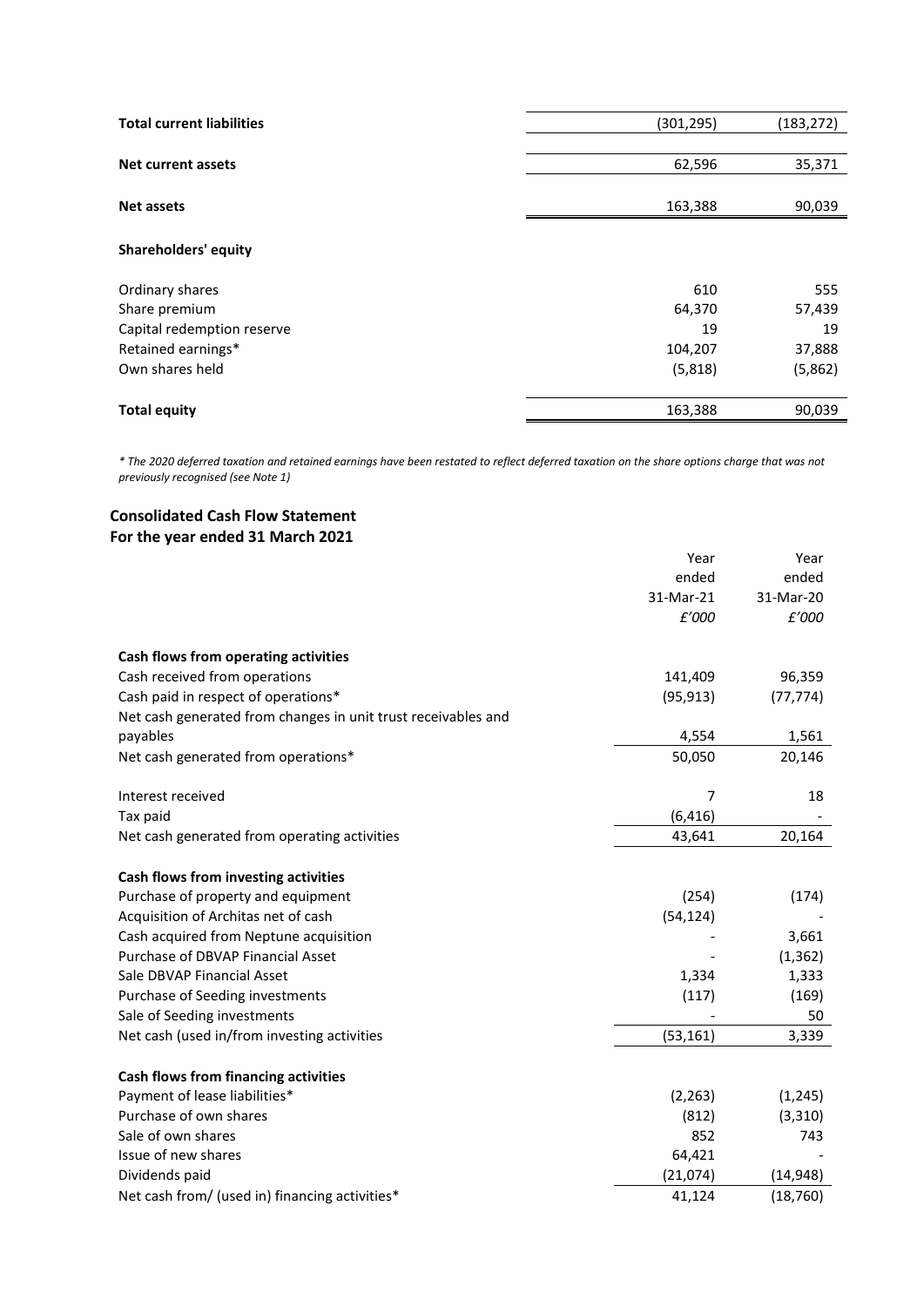| Net increase in cash and cash equivalents | 31.604 | 4.743  |
|-------------------------------------------|--------|--------|
| Opening cash and cash equivalents         | 40.294 | 35.551 |
| Closing cash and cash equivalents         | 71.898 | 40.294 |

Cash and cash equivalents consist only of cash balances.

\* The cash flow statement has been re-presented to show the payment of lease liabilities as an item in financing activities rather than in operating activities

# **Consolidated Statement of Change in Equity For the year ended 31 March 2021**

|                                                   | Ordinary<br>shares       | <b>Share</b><br>premium | Capital<br>redemption        | Retained<br>earnings | Own shares<br>held | <b>Total</b><br>Equity |
|---------------------------------------------------|--------------------------|-------------------------|------------------------------|----------------------|--------------------|------------------------|
|                                                   | $\pounds$ '000           | £ '000                  | £ '000                       | $\pounds$ '000       | $\pounds$ '000     | £ '000                 |
| <b>Balance at 1 April 2020</b><br>brought forward | 555                      | 57,439                  | 19                           | 37,888               | (5,862)            | 90,039                 |
| Profit for the year                               |                          |                         |                              | 27,672               |                    | 27,672                 |
| Total comprehensive<br>income for the year        |                          |                         | $\qquad \qquad \blacksquare$ | 27,672               |                    | 27,672                 |
| Dividends paid                                    |                          |                         | $\qquad \qquad \blacksquare$ | (21,074)             |                    | (21,074)               |
| Capital reorganisation                            | $\overline{\phantom{a}}$ | (57, 439)               | $\overline{\phantom{0}}$     | 57,439               |                    |                        |
| Shares issued                                     | 55                       | 64,370                  |                              |                      |                    | 64,425                 |
| Sale/(purchase) of own<br>shares                  |                          |                         |                              |                      | 44                 | 44                     |
| Equity share options issued                       |                          |                         | $\qquad \qquad \blacksquare$ | 2,636                |                    | 2,636                  |
| Deferred tax on option<br>charge taken to equity  |                          |                         |                              | 164                  |                    | 164                    |
| Share options settled                             |                          |                         |                              | (518)                |                    | (518)                  |
| Balance at 31 March 2021                          | 610                      | 64,370                  | 19                           | 104,207              | (5,818)            | 163,388                |

# **Consolidated Statement of Change in Equity For the year ended 31 March 2020 (restated)**

|                                                    | Ordinary<br>shares | Share<br>premium | redemption | Retained<br>earnings | Own shares<br>held | Total<br>Equity |
|----------------------------------------------------|--------------------|------------------|------------|----------------------|--------------------|-----------------|
|                                                    | £ '000             | £ '000           | £ '000     | £ '000               | £ '000             | £ '000          |
| <b>Balance at 1 April 2019</b><br>brought forward* | 507                | 19,745           | 19         | 38,373               | (3,291)            | 55,353          |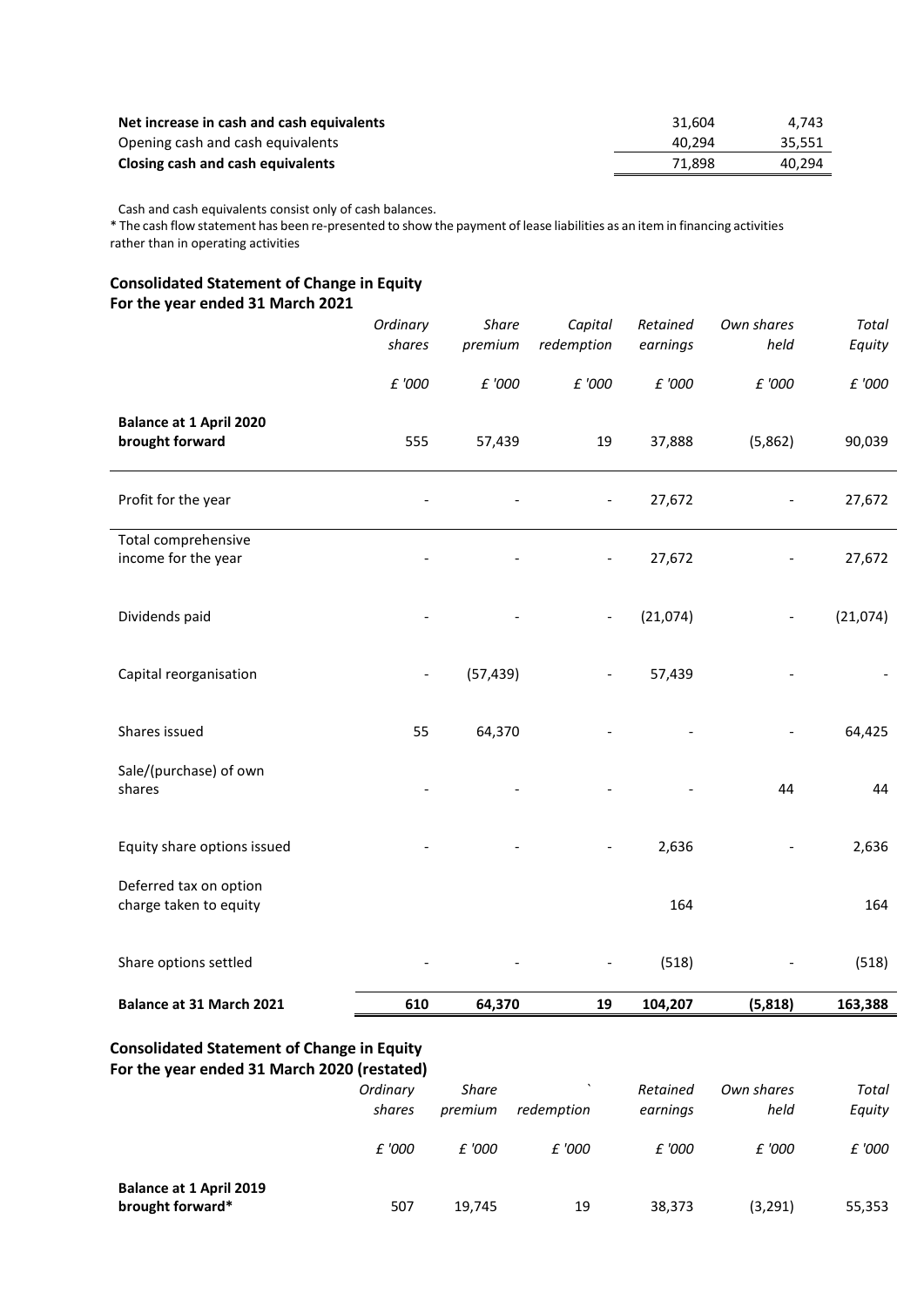| Balance at 31 March 2020                                    | 555 | 57,439 | 19                       | 37,888    | (5,862) | 90,039    |
|-------------------------------------------------------------|-----|--------|--------------------------|-----------|---------|-----------|
| Deferred tax on option<br>charge taken to equity            |     |        |                          | 237       |         | 237       |
| Equity share options<br>issued                              |     |        |                          | 1,934     |         | 1,934     |
| Share option settlement                                     |     |        |                          | (1, 914)  |         | (1, 914)  |
| EBT share option<br>settlement                              |     |        |                          |           | 81      | 81        |
| (Purchase)/sale of own<br>shares                            |     |        |                          |           | (2,652) | (2,652)   |
| Shares issued                                               | 48  | 37,694 |                          |           |         | 37,742    |
| Dividends paid                                              |     |        | $\overline{\phantom{a}}$ | (14, 948) |         | (14, 948) |
| Total comprehensive<br>income for the year                  |     |        |                          | 13,216    |         | 13,216    |
| Profit for the year                                         |     |        |                          | 13,216    |         | 13,216    |
| Revised 1 April 2019<br>brought forward                     | 507 | 19,745 | 19                       | 39,363    | (3,291) | 56,343    |
| Restatement relating to<br>deferred tax on share<br>options |     |        |                          | 990       |         | 990       |

*\* The 1 April 2019 opening balance, profit for the year, total comprehensive income and deferred tax on option charge taken to equity for the year ended 31 March 2020 have been restated to reflect the historic deferred taxation on share options charge that was not previously recognised (see note 1)*

## **Notes to the Financial Statements**

## **1. Accounting policies**

The Group's accounting policies are consistent with those set out in the Annual Report and Accounts for the year ended 31 March 2021.

#### Restatement

The 2020 financial statements have been restated to reflect: (1) the corrected treatment of the deferred tax asset arising from the issue of employee share options due to the timing difference between the service period and the future tax deduction when the options are exercised. The restatement increased opening deferred tax assets and retained earnings at 1 April 2019 by £990,000. In the year ended 31 March 2020 the restatement increased deferred tax assets by a further £489,000 to £1,479,000 with £237,000 crediting retained earnings and £252,000 crediting taxation in the Statement of Comprehensive Income. The Statement of Comprehensive Income, Balance sheet, Statement of Changes in Equity and related notes were updated to reflect this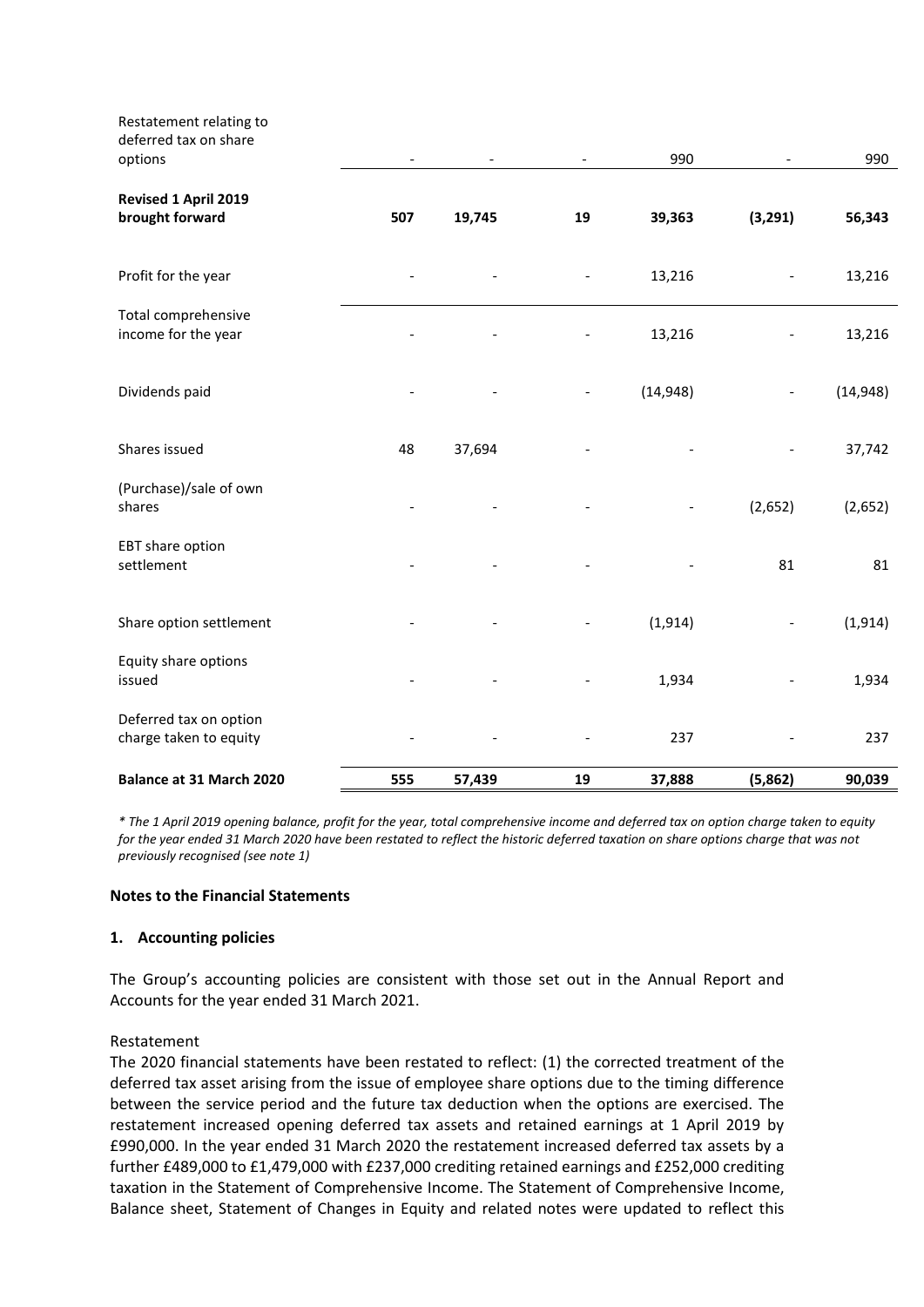restatement; and (2) contractual rebates due to intermediaries being reclassified as a reduction in revenue rather than a cost of sales (see Note 3). This restatement reduced revenue and cost of sales by £15,209,000 and has no impact on Gross profit and does not impact brought forward reserves at 1 April 2020. These restatements do not have an impact on basic and diluted earnings per share.

# **2. Segmental reporting**

The Group operates only in one business segment - Investment management.

Management offers different fund products through different distribution channels. All key financial, business and strategic decisions are made centrally by the Board, which determines the key performance indicators of the Group. The Board reviews financial information presented at a Group level. The Board, is therefore, the chief operating decision-maker for the Group. The information used to allocate resources and assess performance is reviewed for the Group as a whole. On this basis, the Group considers itself to be a single-segment investment management business.

# **3. Revenue (Gross profit)**

The Group's main source of revenue is management fees. Management fees are for investment management or administrative services and are based on an agreed percentage of the AuMA. Initial charges and commissions are for additional administrative services at the beginning of a client relationship, as well as ongoing administrative costs. Performance fees are earned from some funds and/or segregated accounts when agreed performance conditions are met.

| Gross profit            | 163,759       | 106,632       |
|-------------------------|---------------|---------------|
| Cost of sales*          | (11, 321)     | (6,464)       |
| <b>Total revenue</b>    | 175,080       | 113,096       |
| Performance fee revenue | 13,692        | 1,004         |
| Revenue*                | 161,388       | 112,092       |
|                         | f'000         | f'000         |
|                         |               | $(rested)*$   |
|                         | 31-Mar-21     | 31-Mar-20     |
|                         | Year<br>ended | Year<br>ended |
|                         |               |               |

\* Following a review, Management Fees are now shown net of rebates and commissions in revenue.(see note1)

Revenue from earnings includes:

- Investment management on unit trusts, open-ended investment companies sub-funds, portfolios and segregated account;
- Performance fees on unit trusts, open-ended investment companies sub-funds, portfolios and segregated accounts;
- Fixed administration fees on unit trusts and open-ended investment companies sub-funds;
- Net value of sales and repurchases of units in unit trusts and shares in open-ended investment companies (net of discounts);
- Net value of liquidations and creations of units in unit trusts and shares in open-ended investment companies sub-funds;
- Box profits on unit trusts; and
- Foreign currency gains and losses.
- less rebates paid on investment management fees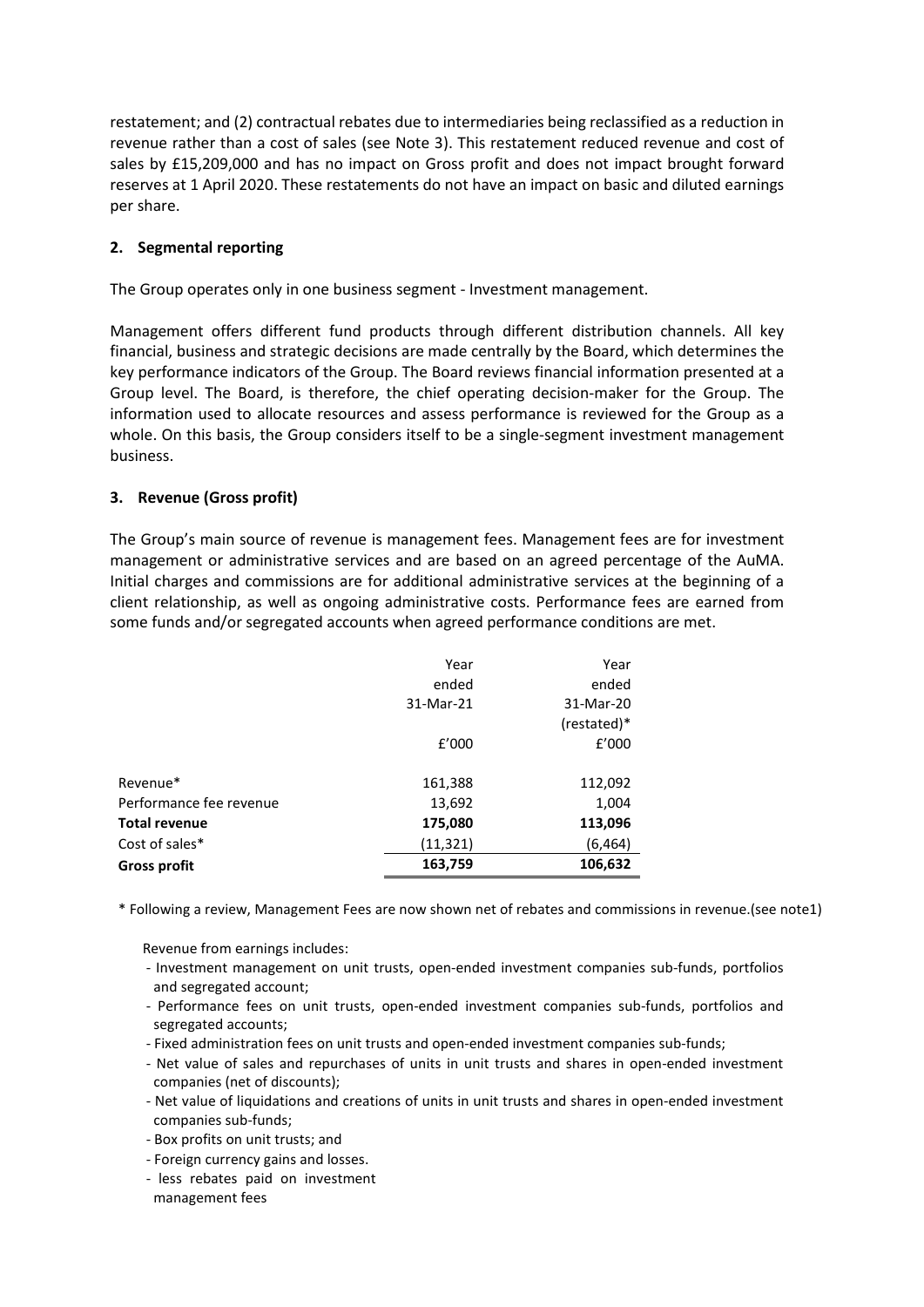The cost of sales includes:

- Operating expenses including (but not limited to) keeping a record of investor holdings, paying income, sending annual and interim reports, valuing fund assets and calculating prices, maintaining fund accounting records, depositary and trustee oversight and auditors;
- Sales commission paid or payable; and
- External investment advisory fees paid or payable.

### **4. Administration expenses**

|                                                                            | Year ended | Year ended |
|----------------------------------------------------------------------------|------------|------------|
|                                                                            | 31-Mar-21  | 31-Mar-20  |
|                                                                            |            |            |
|                                                                            | £'000      | £'000      |
| <b>Employee related expenses</b>                                           |            |            |
| Wages and salaries                                                         | 25,817     | 12,406     |
| Social Security costs                                                      | 3,508      | 1,641      |
| Pensions                                                                   | 1,480      | 866        |
| Share incentivisation expense                                              | 4,693      | 3,725      |
| DBVAP expense                                                              | 1,656      | 1,335      |
| Severance compensation                                                     | 1,793      | 1,886      |
|                                                                            | 38,947     | 21,859     |
| Non employee related expenses                                              |            |            |
| Members drawings charged as an expense                                     | 41,986     | 31,993     |
| Share incentivisation expense members                                      | 1,471      | 1,126      |
| Professional services (restructuring, acquisition related and other) $(1)$ | 15,025     | 8,436      |
| Depreciation and Intangible asset amortisation                             | 7,448      | 5,392      |
| Other administration expenses                                              | 24,769     | 20,905     |
|                                                                            | 90,699     | 67,852     |
|                                                                            | 129,646    | 89,711     |

(1) includes acquisition related costs for Architas and restructuring related costs for Neptune.

## **5. Adjusted profit before tax**

Adjusted profit before tax is disclosed in order to give shareholders an indication of the profitability of the Group, non-cash (depreciation, intangible asset amortisation and share incentivisation related) expenses and non-recurring (acquisition, cost reduction, restructuring, share incentivisation and severance compensation related) expenses ("**Adjustments**"), and is reconciled in the table below.

|                                                            | Year ended | Year ended |
|------------------------------------------------------------|------------|------------|
|                                                            | 31-Mar-21  | 31-Mar-20  |
|                                                            | £'000      | £'000      |
|                                                            |            | (restated) |
| Profit before tax                                          | 34,929     | 16,508     |
| Share incentivisation expense                              | 5,776      | 4,851      |
| DBVAP expense (1)                                          |            | 1,335      |
| Unrealised (gain)/loss on DBVAP financial asset            | (525)      | 216        |
| Severance compensation and staff reorganisation costs      | 1,793      | 2,296      |
| IFRS16 - property adjustment                               | 112        | (980)      |
| Gain on sale of Asia Income fund                           | (250)      |            |
| Professional services <sup>(2)</sup>                       | 15,025     | 8,436      |
| Depreciation, Intangible asset amortisation and impairment | 7,448      | 5,392      |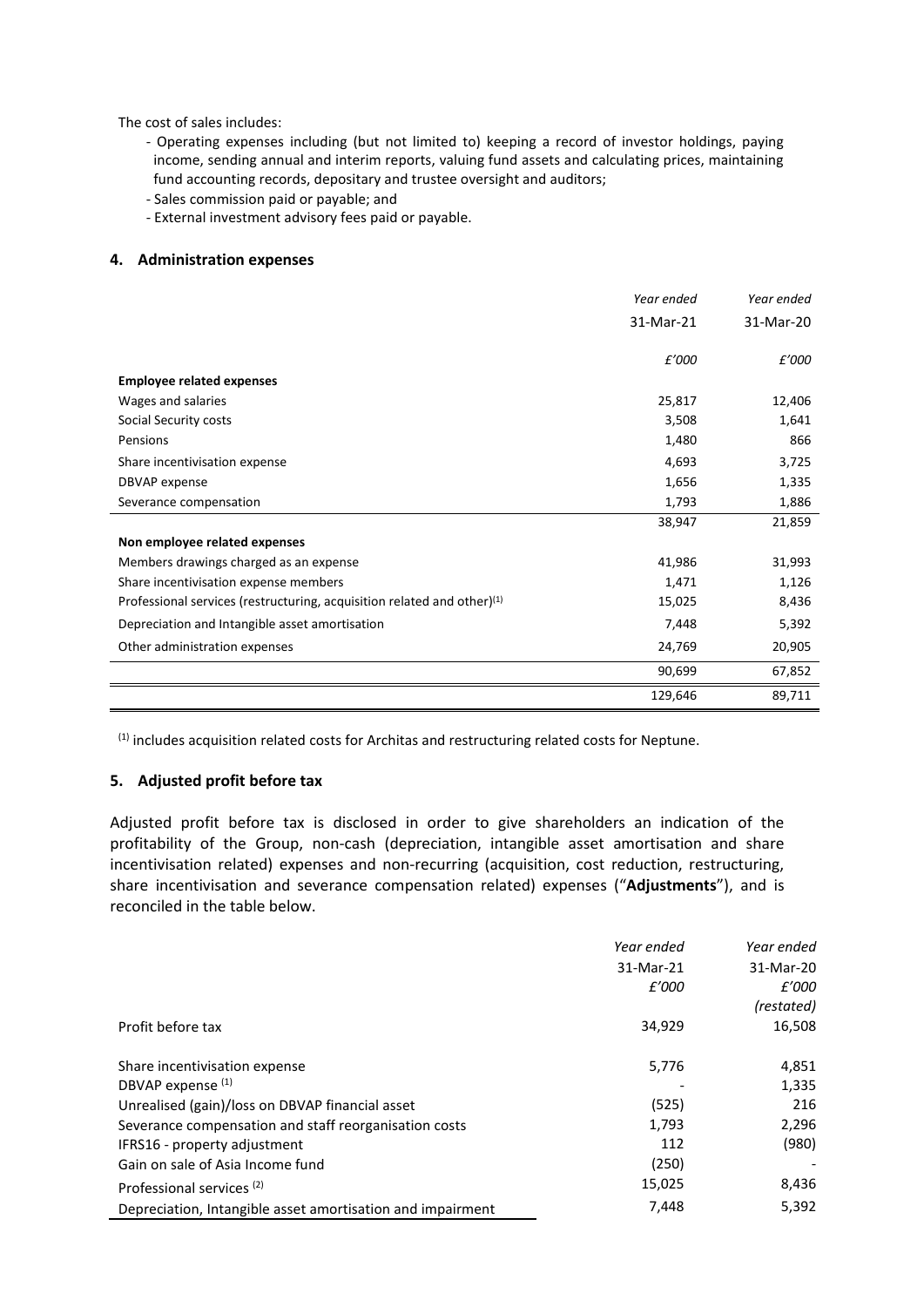| Adjustments                                                          | 29,379 | 21,546 |
|----------------------------------------------------------------------|--------|--------|
| Adjusted profit before tax                                           | 64,308 | 38,054 |
| Interest receivable                                                  | (7)    | (18)   |
| Adjusted operating profit                                            | 64,301 | 38,036 |
| Adjusted basic earnings per share                                    | 88.86  | 58.68  |
| Adjusted basic earnings per share (excluding performance fees) (3)   | 81.48  | 58.13  |
| Adjusted diluted earnings per share                                  | 87.40  | 56.74  |
| Adjusted diluted earnings per share (excluding performance fees) (3) | 80.14  | 56.21  |

(1) For the financial year ended 31 March 2021 management have reviewed their assessment of adjustments and have removed the DBVAP expense from its adjusted profit measure. Had this practice been in place for the year ended 31 March 2020 Adjusted operating profit would have been £36,701,000.

(2) Includes acquisition and restructuring related costs for Architas and restructuring related costs for Neptune (3) Performance fee revenues contribution calculated in line with operating margin of 39% (2020: 36%)

## **6. Earnings per share**

The calculation of basic earnings per share is based on profit after taxation for the year. The weighted average number of Ordinary Shares was 58,846,929 for the year (2020: 52,531,287). Shares held by the Liontrust Asset Management Employee Trust are not eligible for dividends and are treated as cancelled for the purposes of calculating earnings per share.

Diluted earnings per share are calculated on the same bases as set out above, after adjusting the weighted average number of Ordinary Shares for the effect of options to subscribe for new Ordinary Shares or Ordinary Shares held in the Liontrust Asset Management Employee Trust that were in existence during the year ended 31 March 2021. The adjusted weighted average number of Ordinary Shares so calculated for the year was 59,831,128 (2020: 54,320,477). This is reconciled to the actual weighted number of Ordinary Shares as follows:

|                                                                   | As at      | As at      |
|-------------------------------------------------------------------|------------|------------|
|                                                                   | 31-Mar-21  | 31-Mar-20  |
|                                                                   | number     | number     |
| Weighted average number of Ordinary Shares                        | 58,846,929 | 52,531,287 |
| Weighted average number of dilutive Ordinary shares under option: |            |            |
| - to the Liontrust Long Term Incentive Plan                       | 959,895    | 1,779,742  |
| - to the Liontrust Company Share Option Plan                      | 24.304     | 9,448      |
| Adjusted weighted average number of Ordinary Shares               | 59,831,128 | 54,320,477 |

#### **7. Financial assets**

The Group holds financial assets that have been categorised within one of three levels using a fair value hierarchy that reflects the significance of the inputs into measuring the fair value. These levels are based on the degree to which the fair value is observable and are defined as follows:

a) Level 1 fair value measurements are those derived from quoted prices (unadjusted) in active markets for identical assets and liabilities;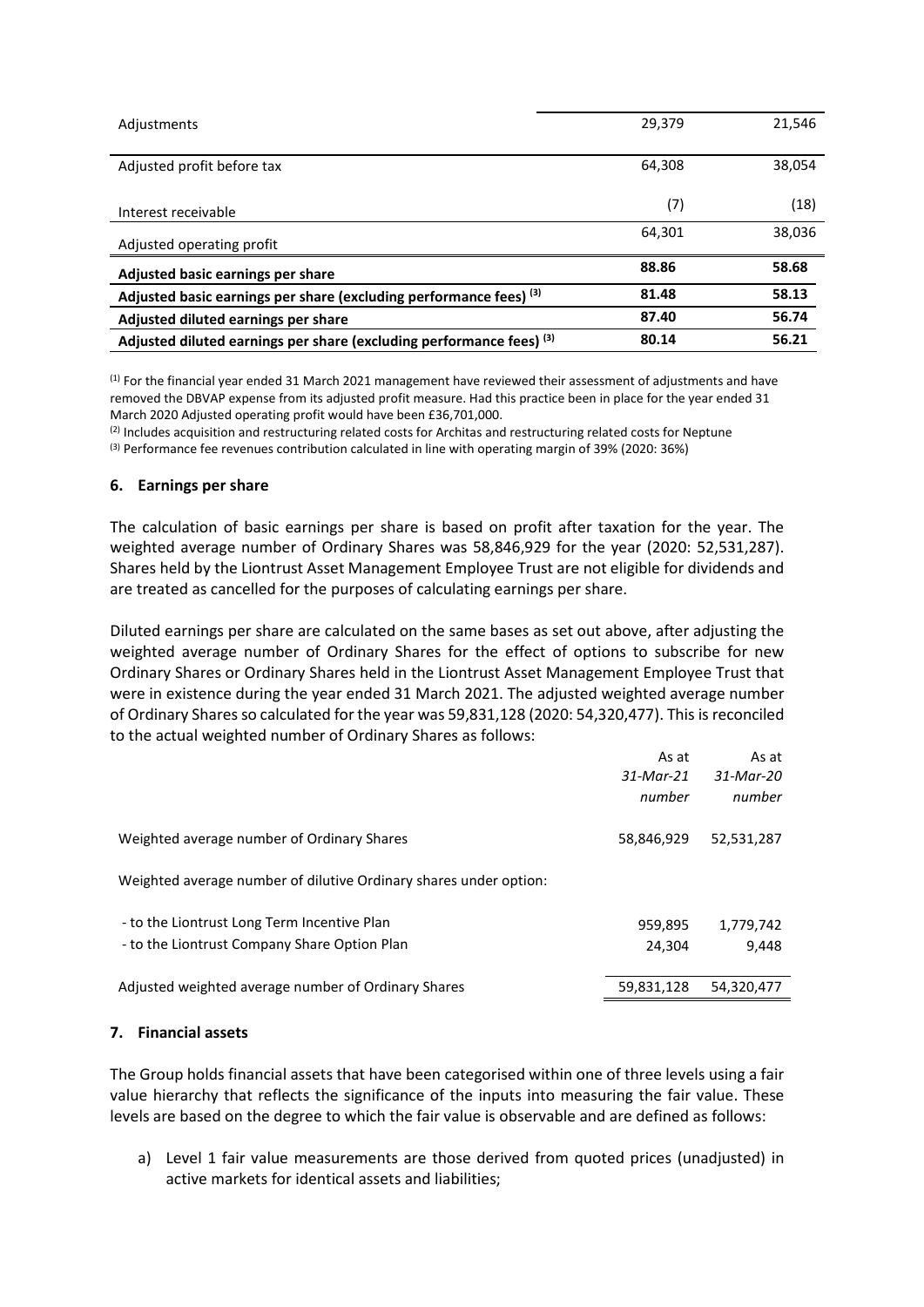- b) Level 2 fair value measurements are those derived from inputs other than quoted prices included within level 1 that are observable for the asset or liability, either directly (i.e. as prices) or indirectly (i.e. derived from prices); and
- c) Level 3 fair value measurements are those derived from valuation techniques that include inputs for the asset or liability that are not based on observable market data.

As at the balance sheet date all financial assets are categorised as Level 1.

Assets held at fair value through profit and loss:

The Group's financial assets represent shares in the Liontrust GF Strategic Bond Fund, the Liontrust GF European Smaller Companies Fund, the Liontrust GF European Strategic Equity Fund, the Liontrust GF Asia Income Fund, and the Liontrust GF UK Growth Fund (all sub-funds of Liontrust Global Funds PLC) and are valued at bid price); and units in the Liontrust Global Income Fund, the Liontrust Macro Equity Income Fund, the Liontrust Asia Income Fund and the Liontrust UK Growth Fund.

# **8. Contingent assets and liabilities**

The Group can earn performance fees on some of the segregated and fund accounts that it manages. In some cases a proportion of the fee earned is deferred until the next performance fee is payable or offset against future underperformance on that account. As there is no certainty that such deferred fees will be collectable in future years, the Group's accounting policy is to include performance fees in income only when they become due and collectable and therefore the element (if any) deferred beyond 31 March 2021 has not been recognised in the results for the year. There were no contingent assets or liabilities at 31 March 2021 (2020: £nil)

## **9. Key risks**

The Directors have identified the risks and uncertainties that affect the Group's business and believe that they are substantially the same for this year as the current risks as identified in the 2020 Annual Report and Accounts. These can be broken down into risks that are within the management's influence and risks that are outside it.

Risks that are within management's influence include areas such as the expansion of the business, prolonged periods of under-performance, loss of key personnel, human error, poor communication and service leading to reputational damage and fraud.

Risks outside the management's influence include falling markets, terrorism, a deteriorating UK economy, investment industry price competition and hostile takeovers.

Management monitor all risks to the business, they record how each risk is mitigated and have warning flags to identify increased risk levels. Management recognise the importance of risk management and view it as an integral part of the management process which is tied into the business model.

## **10. Directors responsibility statement**

To the best of their knowledge and belief, the Directors confirm that:

The consolidated financial statements of Liontrust Asset Management Plc, prepared on a going concern basis in accordance with IFRS as adopted by the EU, give a true and fair view of the assets, liabilities, financial position and profit of Liontrust Asset Management Plc and the undertakings included in the consolidation taken as a whole.